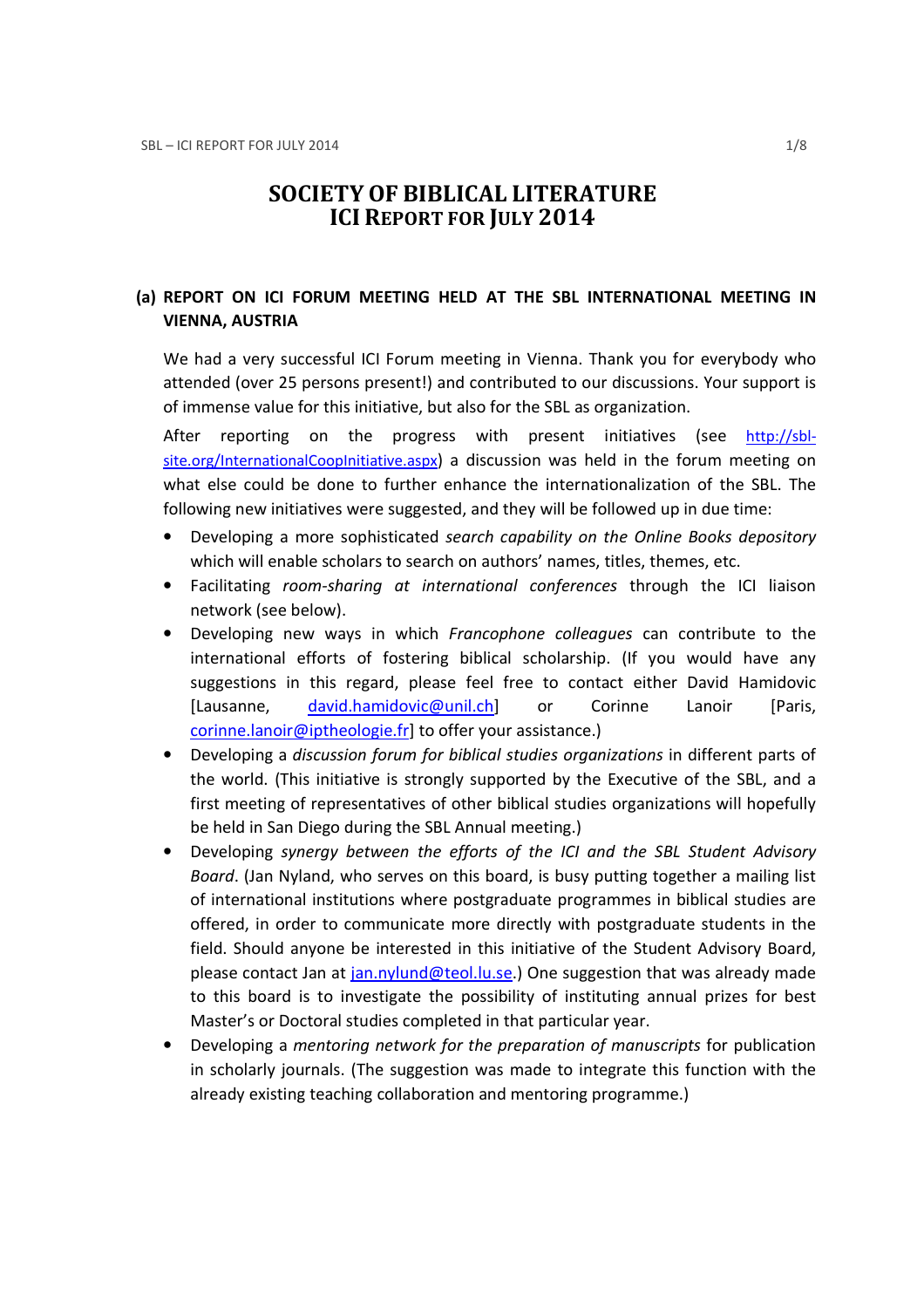If you would be interested in being involved in any of these new suggestions, please contact me as soon as possible. Since the ICI does not see its role to do all these things on behalf of its members, but rather to facilitate networks where these can be put into practice, we are heavily dependent on your enthusiasm, willingness and time!

#### (b) THE NEXT SBL INTERNATIONAL MEETING

We are very excited about the fact that the next SBL International Meeting will be held in Buenos Aires, Argentina, from 20-24 July 2015. It would be good to see scholars from all over the world attending this meeting, in order to deliberate and interact with our colleagues from Latin-America!

# (c) SBL ANNUAL MEETING IN SAN DIEGO, CA

The SBL Annual Meeting will take place in San Diego, California, from 22-26 November. The Call for Papers is closed, and the online program book is available now. See: http://sbl-site.org/meetings/Congresses\_ProgramBook.aspx?MeetingId=25 Registration and accommodation bookings are open. See the following link: http://sbl-site.org/meetings/meetings\_registrationAM.aspx

An ICI forum meeting will again be held at the San Diego conference, where any interested person will be welcome to join us to share their ideas and views on how the work of the ICI can be expanded/improved. The meeting will take place on SATURDAY22 NOVEMBER at 09:30-10:30AM in Room 310 B (Level 3 Aqua) - Hilton Bayfront (HB). We look forward to meeting you there!

More affordable accommodation in San Diego? Following up on a suggestion by one of our ICI-members, we looked into the possibility of making available the ICI liaison network to members and non-members from ICI countries to find somebody who would be interested in sharing a room in San Diego to make accommodation costs more affordable. We are happy to announce that you may send a message to Tim Langille (tim.langille@gmail.com), our liaison officer who will then distribute your request through the ICI network. Mention in your e-mail from when till when you will need accommodation, your gender, and contact details. Further contact can then be established directly.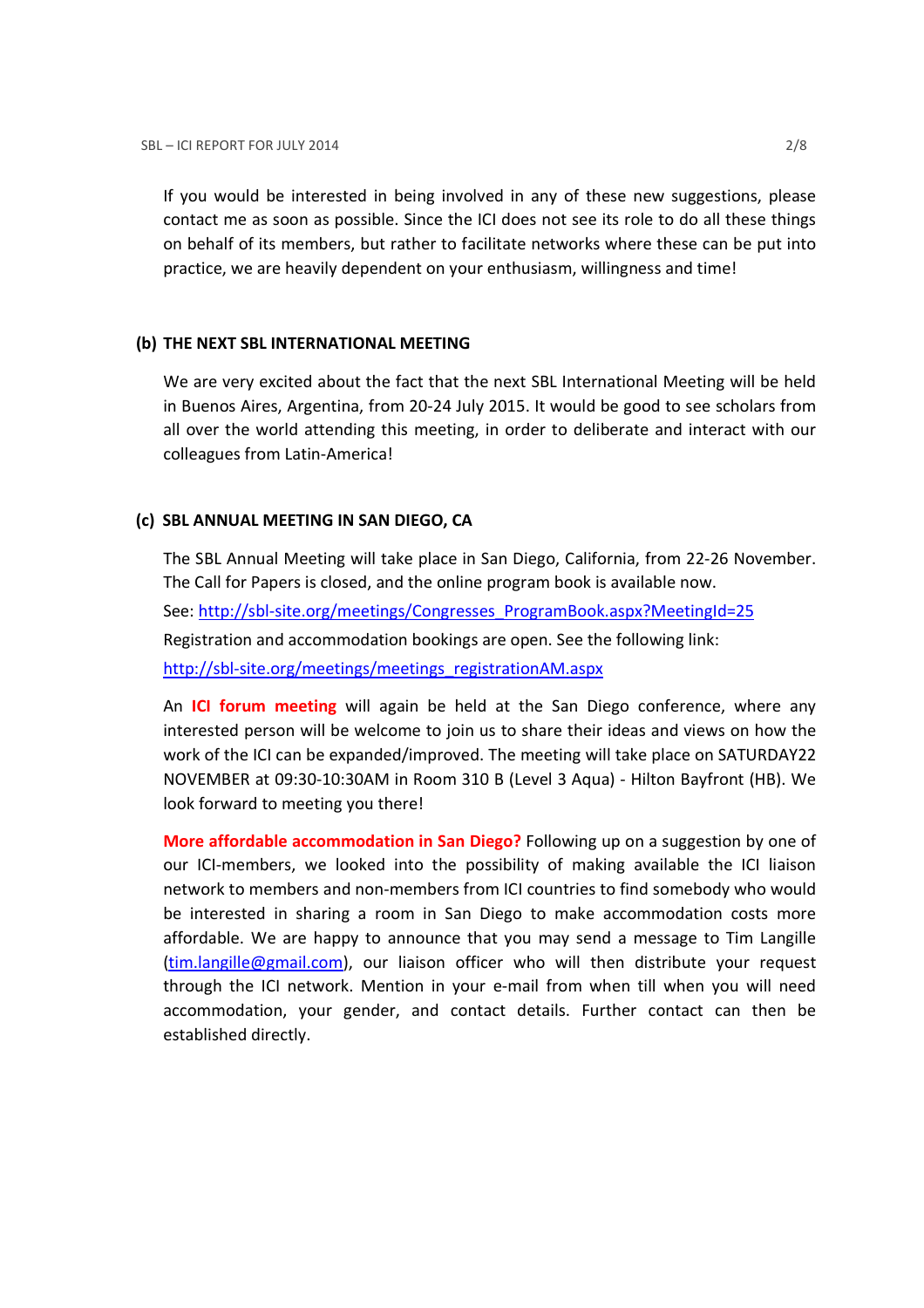# (d) PUBLICATION IN ANEM/MACO

ANEM/MACO is a series that was established by the SBL at the request of the International Cooperation Initiative (ICI), and which is co-edited by Ehud Ben Zvi and Roxanna Flammini. The series publishes volumes on the Ancient Near East (including ancient Israel) electronically and makes them freely available for download. (Paperback and hardback versions of the volumes are available too, for a reasonable price.) Any work published in ANEM/MACO is freely available in electronic version to anyone in perpetuity. To view the volumes published in the series, please go to http://www.sblsite.org/publications/Books\_ANEmonographs.aspx

The latest volume in ANEM/MACO is:

# Divination, Politics, & Ancient Near Eastern Empires

# Edited by Alan Lenzi and Jonathan Stökl

This collection examines the ways that divinatory texts in the Hebrew Bible and the ancient Near East undermined and upheld the empires in which the texts were composed, edited, and read. Nine essays and an introduction engage biblical scholarship on the Prophets, Assyriology, the Dead Sea Scrolls, and the critical study of Ancient Empires.

Features:

- Interdisciplinary approaches include propaganda studies
- Essays examine how biblical and other ancient Near Eastern texts were shaped by political and theological empires
- Index of ancient sources

To download the book for free, paste the following link into your browser: http://sbl-site.org/assets/pdfs/pubs/9781589839984\_OA.pdf

# (e) PUBLICATION IN IVBS

IVBS is a series that was established by the SBL at the request of the International Cooperation Initiative (ICI), and which is co-edited by Monica Melanchthon and Jione Havea. IVBS encourages in particular submissions from scholars in the present seven international regions for which it has editorial boards: Africa, Central and Eastern Europe, Latin America, Middle East-South Asia, Northeast Asia, Pacific, and Southeast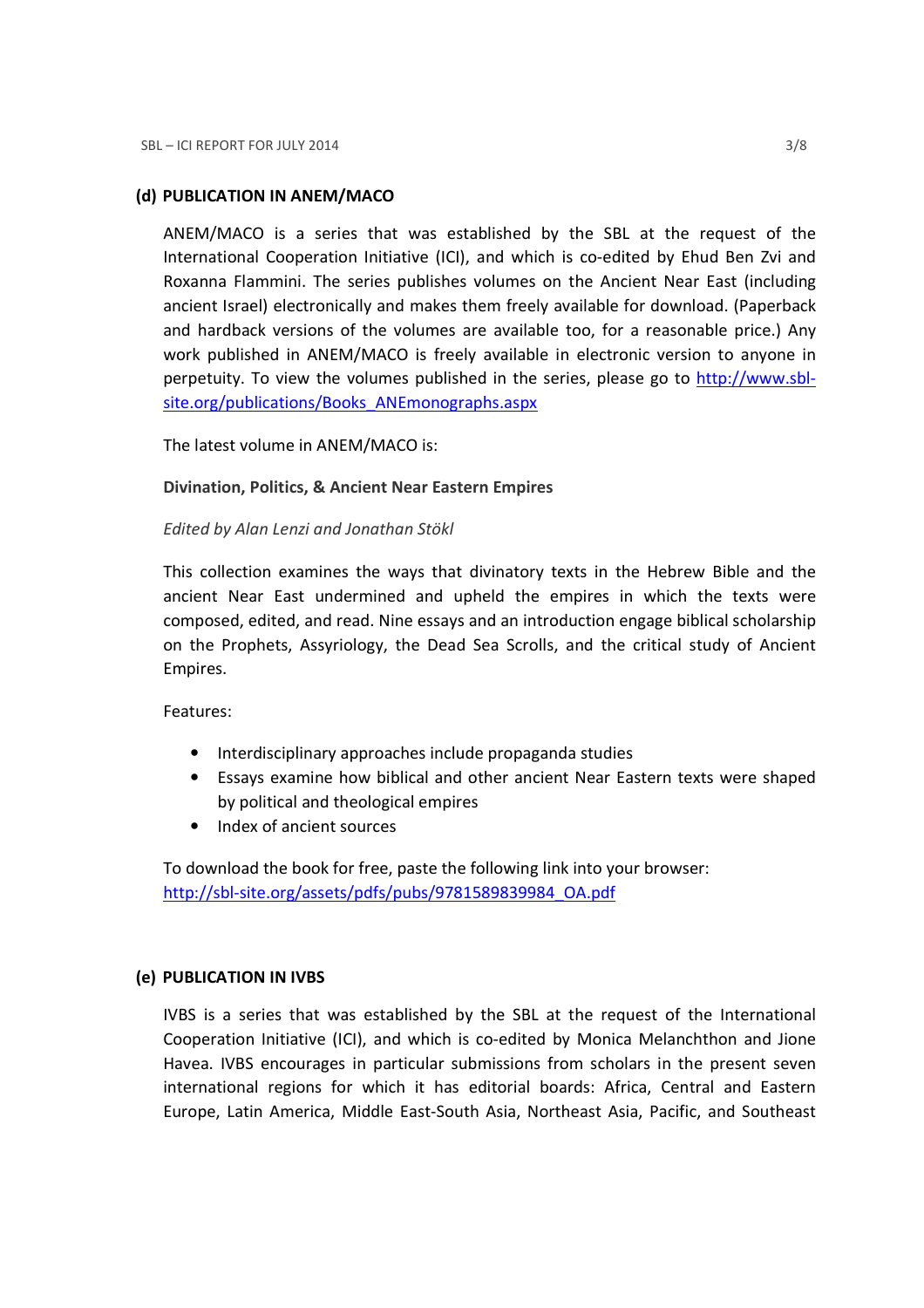Asia. Interregional collaborations are also welcome. IVBS publishes works in English and in any other language for which its editors can find qualified peer reviewers. Any work published in IVBS is freely available to anyone in perpetuity. The series publishes work generally in the area of reception history and criticism. The scope is not limited to any particular biblical text or historical timeframe. The works will mainly be published in English and, wherever possible, also in primary languages of authors. For more information please go to http://ivbs.sbl-site.org/home.aspx. If you would consider publishing your work in this series, feel free to contact one of the two general editors, Monica Melanchthon or Jione Havea.

# (f) PUBLICATIONS: ONLINE BOOKS – NEW BOOKS ADDED

(For the full list, please go to http://www.sbl-site.org/publications/Books\_ICIbooks.aspx)

# Biblical Curses and the Displacement of Tradition

Britt, Brian. Biblical Curses and the Displacement of Tradition. Bible in the Modern World, 34. Sheffield: Sheffield Phoenix Press, 2011.

In Biblical Curses and the Displacement of Tradition Brian Britt offers an intriguing perspective on curses as the focus of debates over the power, pleasure, and danger of words. Biblical authors transformed ancient Near Eastern curses against rival ethnic groups, disobedient ancestors, and the day of one's own birth with great variety and ingenuity.

Transformations of biblical curses proliferated in post-biblical history, even during periods of 'secularization'. This study argues that biblical, early modern, and contemporary transformations of curses constitute displacements rather than replacements of earlier traditions.

The crucial notion of displacement draws from Freud's psychoanalytic theory, Nietzsche's critical philosophy, and Benjamin's engagement with textual tradition; it highlights not only manifest shifts but also many hidden continuities between cursing in biblical texts and cursing in such 'secular' domains as literature, law, politics, and philosophy. The tradition of biblical cursing—neither purely 'religious' nor purely 'secular'—travels through these texts and contexts as it redefines verbal, human, and supernatural power.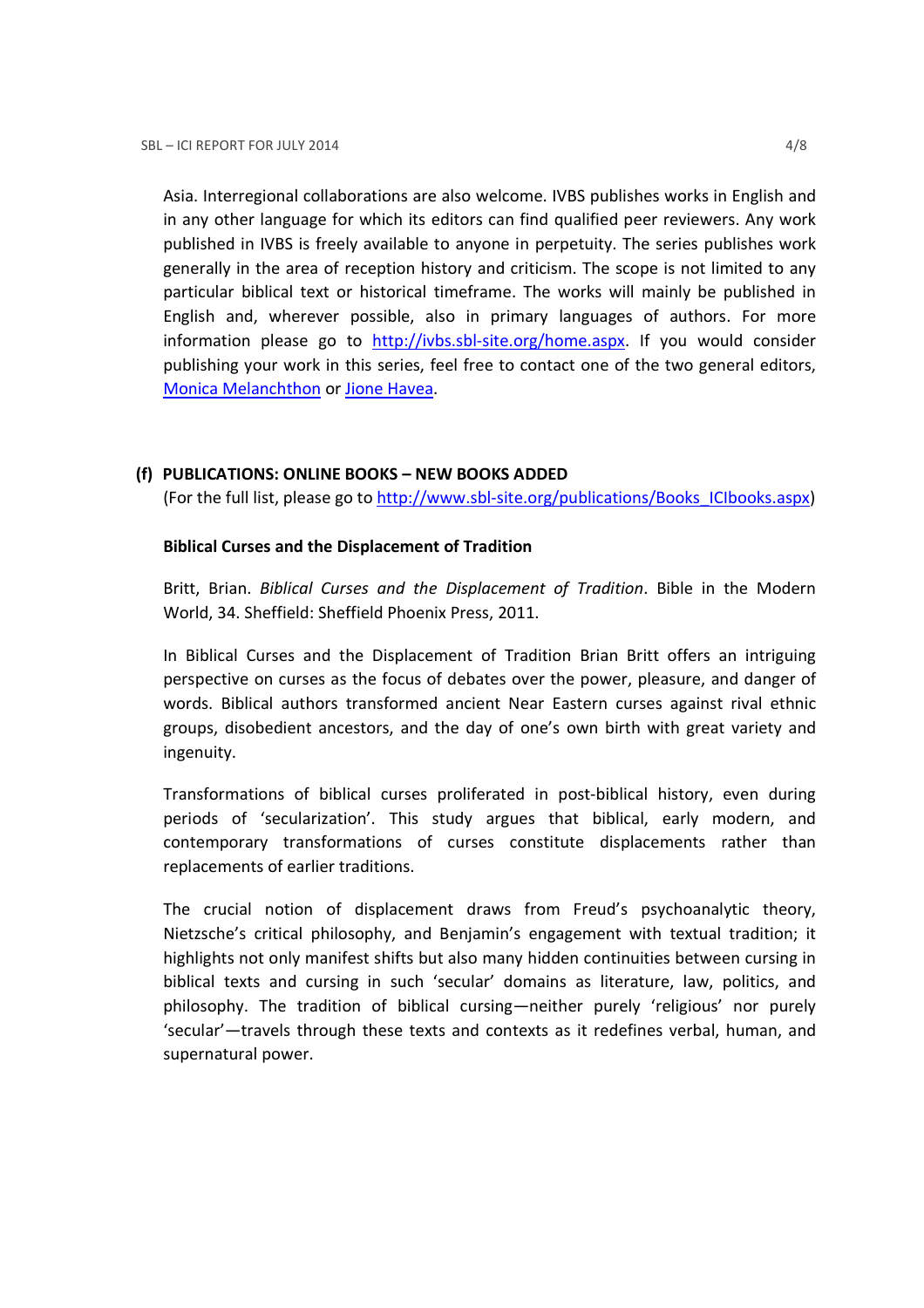#### The Lord of the Entire World: Lord Jesus, a Challenge to Lord Caesar?

Fantin, Joseph D. The Lord of the Entire World: Lord Jesus, a Challenge to Lord Caesar? New Testament Monographs, 31. Sheffield: Sheffield Phoenix Press, 2011.

How would the confession, 'Jesus is Lord', have been understood in the first-century Roman world? Was it more than a statement of one's devotion to Jesus? Was it also an implicit challenge to the living Caesar, the lord of the Roman empire?

There were many lords in the first century and the use of the title kyrios was complex. Clearly Paul was influenced by the use of this title for Yahweh in the Greek Old Testament. But he was also part of a culture in which the title was used for many persons, including fathers, slave owners, government officials—and the emperor.

However, the title kyrios was used sparingly of emperors in the early and mid-first century. On the basis of the extant evidence, scholars since Deissmann have come to differing conclusions as to whether a challenge to the emperor is contained in the phrase.

Fantin proposes a more powerful method of resolving the question, drawing upon the insights of relevance theory. He examines a whole range of persons referred to with this title, and evaluates the potential influence of such contexts on Paul's usage. Only then is it possible to draw compelling conclusions on whether any challenge is likely to be implied.

In The Lord of the Entire World, Fantin shows that the living Caesar was indeed acknowledged in Paul's time as the supreme lord of the Roman world. Key New Testament texts such as Romans 10.9, 1 Corinthians 8.6 and Philippians 2.11 show that in all likelihood the Christian confession was in fact a challenge to imperial authority.

# Israelite Prophecy and the Deuteronomistic History: Portrait, Reality, and the Formation of a History

Jacobs, Mignon R. and Raymond F. Person, Jr. Israelite Prophecy and the Deuteronomistic History: Portrait, Reality, and the Formation of a History. Ancient Israel and Its Literature, 14. Atlanta: Society of Biblical Literature, 2013.

This collection of essays examines the relationship of prophecy to the Deuteronomistic History (Deuteronomy–2 Kings), including the historical reality of prophecy that stands behind the text and the portrayal of prophecy within the literature itself. The contributors use a number of perspectives to explore the varieties of intermediation and the cultic setting of prophecy in the ancient Near East; the portrayal of prophecy in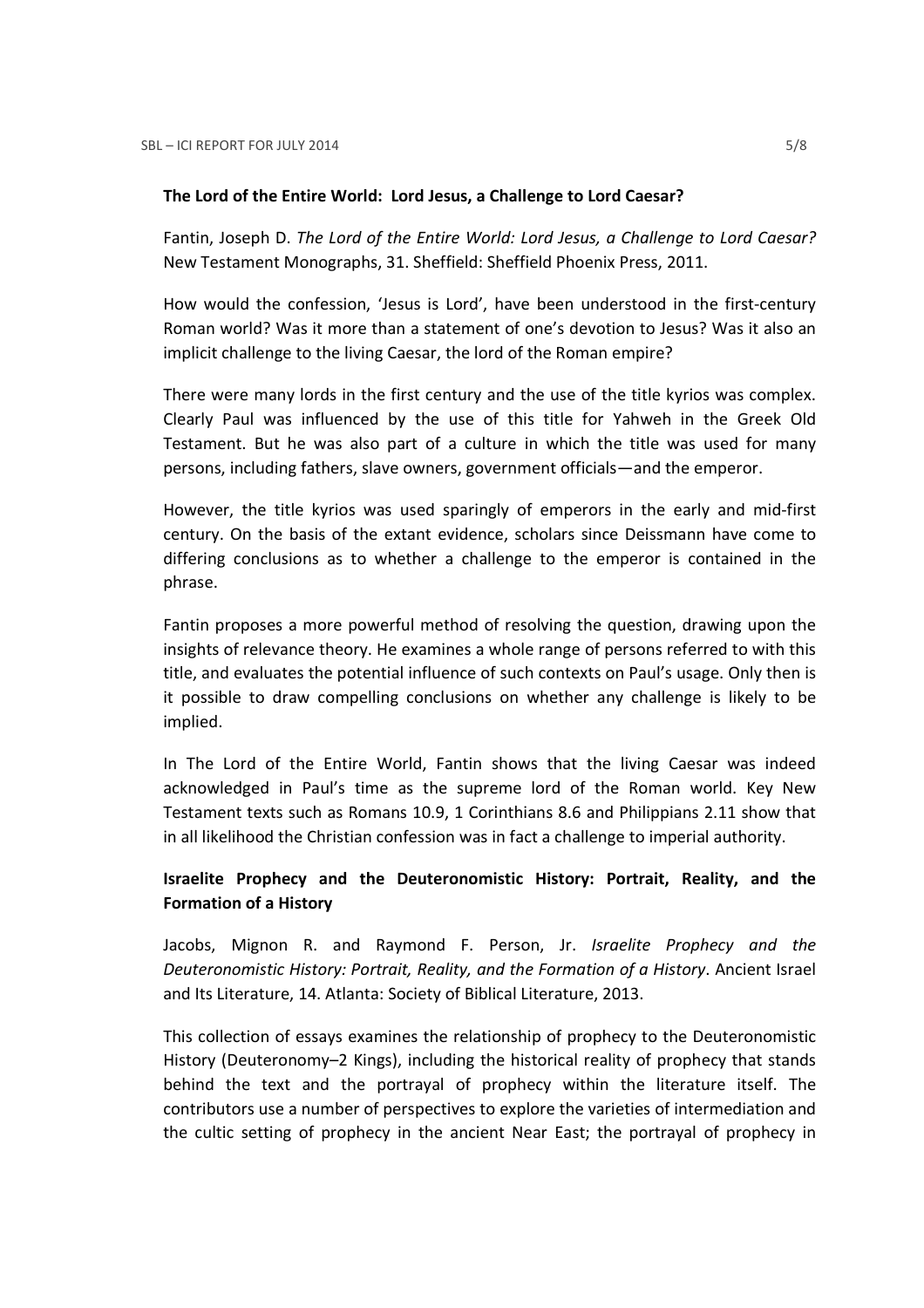pentateuchal traditions, pre-Deuteronomistic sources, and other Near Eastern literature; the diverse perspectives reflected within the Deuteronomistic History; and the possible Persian period setting for the final form of the Deuteronomistic History. Together the collection represents the current state of an important, ongoing discussion.

# Imprints, Voiceprints, and Footprints of Memory: Collected Essays of Werner H. Kelber

Kelber, Werner H. Imprints, Voiceprints, and Footprints of Memory: Collected Essays of Werner H. Kelber. Resources for Biblical Study, 74. Atlanta: Society of Biblical Literature, 2013.

Jesus and his followers defined their allegiances and expressed their identities in a communications culture that manifested itself in voice and chirographic practices, in oral-scribal interfaces, and in performative activities rooted in memory. In the sixteen essays gathered in Imprints, Voiceprints, and Footprints of Memory, Werner Kelber explores the verbal arts of early Christian word processing operative in a media world that was separated by two millennia from our contemporary media history. The title articulates the fact that the ancient culture of voiced texts, hand-copying, and remembering is chiefly accessible to us in print format and predominantly assimilated from print perspectives. The oral-scribal-memorial-performative paradigm developed in these essays challenges the reigning historical-critical model in biblical scholarship. Notions of tradition, the fixation on the single original saying, the dominant methodology of form criticism, and the heroic labors of the Quest—stalwart features of the historical, documentary paradigm—are all subject to a critical review. A number of essays reach beyond New Testament texts, ranging from the pre-Socratic Gorgias through medieval manuscript culture on to print's triumphant apotheosis in Gutenberg's Vulgate, product of the high tech of the fifteenth century, all the way to conflicting commemorations of Auschwitz—taking tentative steps toward a history of media technologies, culture, and cognition of the Christian tradition in the West.

# The Web of Religion and Science: Bellah, Habermas and Giddens

Reiner, Hanan. The Web of Religion and Science: Bellah, Habermas and Giddens. Gorgias Studies in Religion, 21. Piscataway: Gorgias Press, 2005.

Scholars from various fields of study have long dealt with the relationship between religion and science. This subject has found a particular expression in sociology. Sociologists and other scholars agree that even though religion and science can be seen as separate from each other, there are several commonalities between the two.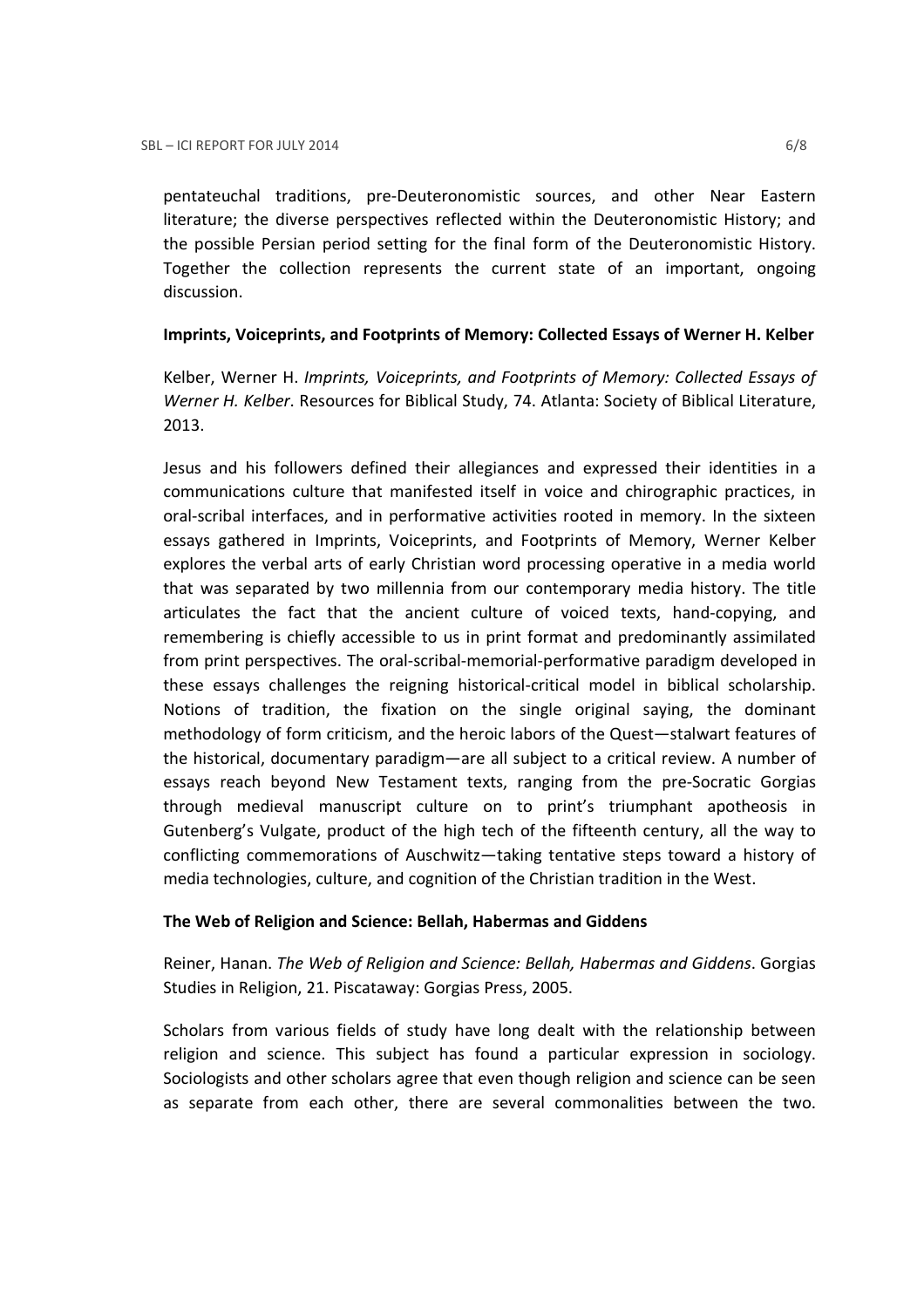However, beyond the basic recognition of this congruence, no attention has been given to the following questions:

1. Where can we identify the common ground between religion and science?

2. What is the meaning of the common ground in a context informed by sociological theory? By comparing Bellah's theory of modern religion and the social scientific thought of Anthony Giddens and Jurgen Habermas, Hanan Reiner provides some answers to the proposed questions.

# (g) EVENTS

The SBL maintains a significant list of events taking place anywhere in the globe. For the full list please go to http://www.sbl-site.org/meetings/events.aspx

A selection of events is listed below—mainly those taking place in ICI regions.

Please provide information on conferences in your region, including calls for papers, to Sharon Johnson at sharon.johnson@sbl-site.org.

#### October 9-10, 2014

International Theological Conference "The Knowledge of God: East and West. Dogmatic and Spiritual Dimensions"

The Conference intends to be a theological forum for Orthodox, Roman Catholic, Ukrainian Greek Catholic and Protestant theologians to discuss different approaches to the "knowledge of God" based on Western and Eastern traditions. The Conference will take place at the Faculty of Philosophy and Theology of the Ukrainian Catholic University, L'viv, Khutorivka St. 35a.

More information

# November22-25, 2014

# SBL Annual Meeting

The SBL Annual Meeting is the largest gathering of biblical scholars in the world. Each meeting showcases the latest in biblical research, fosters collegial contacts, advances research, and focuses on issues of the profession. The Annual Meeting will be held in San Diego, California. (See note above about accommodation sharing.)

#### (h) SBL EDUCATIONAL RESOURCES FREELY AVAILABLE

There are links to numerous educational resources on the SBL website. The following are freely available: (i) Resources on Teaching the Bible; (ii) Freely downloadable